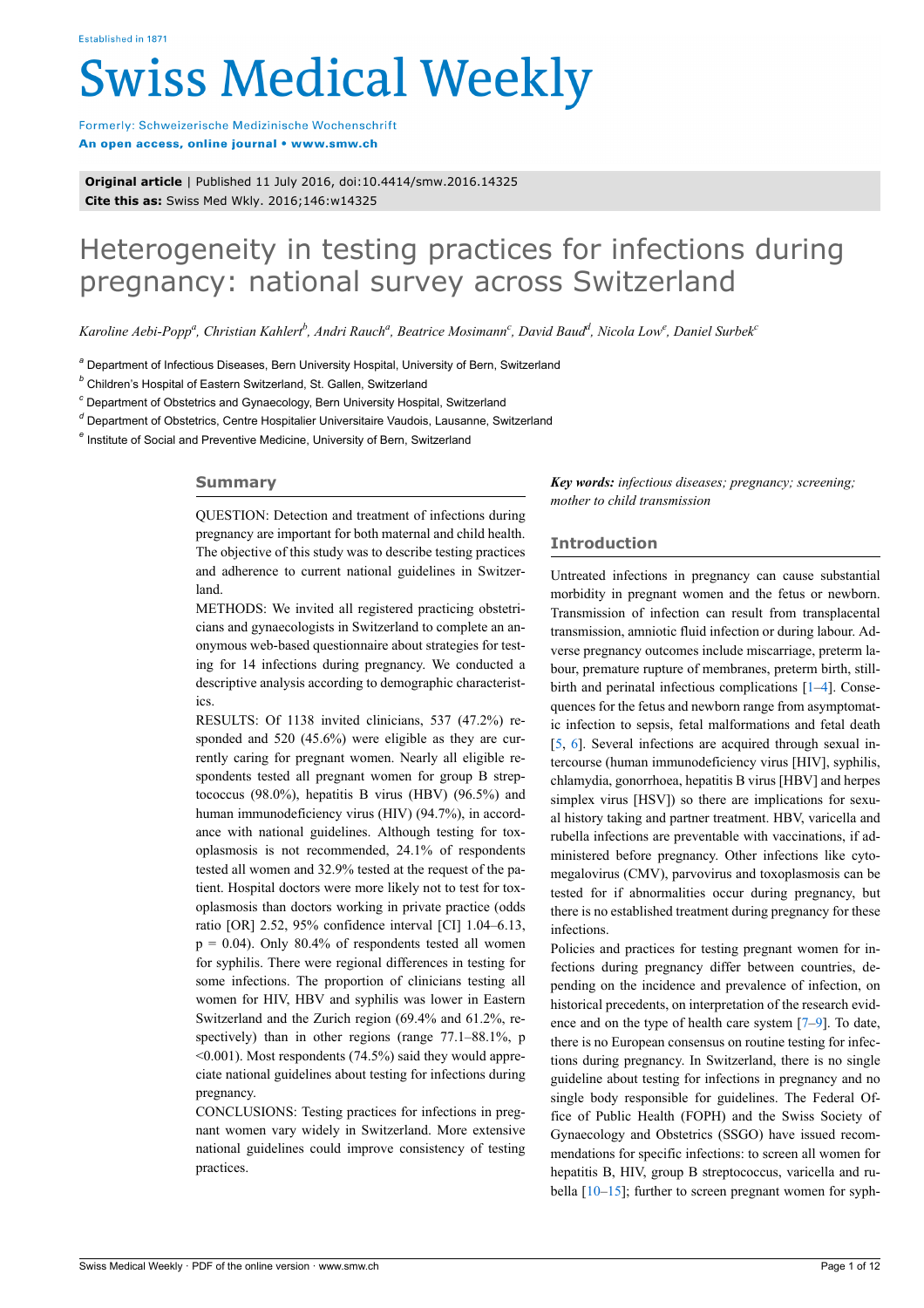ilis [[16\]](#page-5-8), and not to screen for toxoplasmosis [\[17](#page-5-9)]. Testing practices in antenatal care and adherence to national recommendations have not been investigated at a national level in Switzerland. This survey was designed to describe current practices followed by gynaecologists and obstetricians in Switzerland, to identify regional differences and to determine factors associated with testing for specific infections during antenatal care.

# **Methods**

A multidisciplinary team of gynaecologists/obstetricians and specialists in infectious diseases, paediatrics and public health at University Hospital Bern, Cantonal Hospital St. Gallen and the Institute of Social and Preventive Medicine in Bern in Switzerland developed the survey "Testing for infections during pregnancy in Switzerland".

We used a web-based questionnaire created with an online application (SurveyMonkey<sup>®</sup>). The questionnaire was available in three languages (German, French, Italian) and the questions were pretested by 50 gynaecologists at the Bern University Hospital to assess readability and content validity. A total of 12 questions were included to characterise the responding doctors and their infection screening practices. The information collected about the doctors included the number of pregnant patients attended per year, place of work (private practice, hospital), year of medical board certification (specialisation) in obstetrics and gynaecology, region of work in Switzerland (according to the Swiss Federal Statistics Office [\[18](#page-5-10)]: Eastern Switzerland, Zürich region, Central Switzerland, North-western Switzerland, Midland region [Bern, Solothurn, Neuchâtel, Jura and Fribourg], Lake Geneva region [Geneva, Vaud and Valais] and Ticino) and gender of the physician. In addition, we asked whether doctors took a sexual history from pregnant women at increased risk of sexually transmitted infection (STI), defined as having more than one partner and unprotected vaginal intercourse with different partners during pregnancy. Clinicians were then instructed to indicate the strategy they applied, based on their clinical practice, for testing for each of the following infections (in alphabetical order): bacterial vaginosis (BV), *Chlamydia trachomatis* (chlamydia), cytomegalovirus (CMV), gonorrhoea, hepatitis B virus (HBV), human Immunodeficiency virus (HIV), herpes simplex virus (HSV), hepatitis C virus (HCV), parvovirus B19, rubella, group B streptococcus (GBS), syphilis, toxoplasmosis and varicella zoster virus (VZV). There were five mutually exclusive categories of testing strategy: universal screening, testing women at high risk (multiple sex partners, a history of injecting drug use or any other risk judged relevant to the infection), testing if the pregnant woman had clinical symptoms or if there were fetal signs (e.g. on ultrasound), testing at the request of the women, and not testing at all.

The initial survey invitation was distributed to all clinicians who are active members of the SSGO, which covers 98% of all practicing obstetricians and gynaecologists in Switzerland. The invitation e-mail contained a short description of the survey as well as the web link for the online survey. Two reminders were sent out over a total time period of 5 months between February and June 2015. This

study was exempt from approval of the ethics committee, as it did not include patients' data but collected anonymous information about the views and practices of healthcare professionals only.

Statistical analyses were conducted using STATA 12 (Stata Corporation, College Station, TX). We described the frequency of testing strategies for each infection as percentages, excluding missing values. We considered region of work as the main exposure variable and analysed overall differences between regions with chi-square tests. Three outcomes were analysed with logistic regression models: testing according to recommendation (i.e. testing all women for HIV, HBV and syphilis), not testing for toxoplasmosis, and inquiring about a sexual history. For each outcome, we examined univariable associations with region of work, workplace (hospital or private practice), years since specialisation and gender. Results are expressed as odds ratios (OR) and 95% confidence intervals (95% CI). For testing according to recommendation a multivariable model of the association between region of work and testing practice, controlling for workplace, years since specialisation and gender. We present the probability of testing in each region (with 95% CI), after controlling for potential confounding. We present results about screening practices in two groups: infections that are mentioned in guidelines and infections that are not mentioned.

# **Results**

#### **Characteristics of participants**

A total of 1138 clinicians were sent an email invitation and 537 (47.2%) responded. Seventeen of 537 (3.2%) the responding doctors were not seeing pregnant patients and thus did not answer further questions. The characteristics of the 520 eligible participating doctors are shown in table 1. The distributions of eligible participants according to sex and region of work did not differ from those of all members of the SSGO (see appendix, supplementary table S3).

#### **Sexual history taking**

Only 94/515 (18.3%) of the respondents reported that they took a sexual history from all their patients during antenatal care and 31.7% never did so (table 1). Overall, 137 (26.6 %) asked only single women about their sexual risks and 98 (19.0%) asked only at the beginning of pregnancy. Male doctors were more likely to ask about sexual history and sexual risk (26.4%) than female doctors (16.1%; OR 1.87, 95% CI 1.19–2.96,  $p = 0.007$ ) during antenatal care. The evaluation of sexual history was not associated with region of work, years since specialization or place of work (supplementary table S1).

#### **Infections mentioned in guidelines**

We found that nearly all respondents reported that they tested all women for GBS (98.0%, 502/512), HBV (96.5%, 497/515) and HIV (94.7%, 479/506) during antenatal care, in accordance with national recommendations (fig. 1). Amongst these infections, the time at which testing was done varied most for HBV with 55.5% (287/517) reporting testing during the first trimester, 7.5% (39/517) in the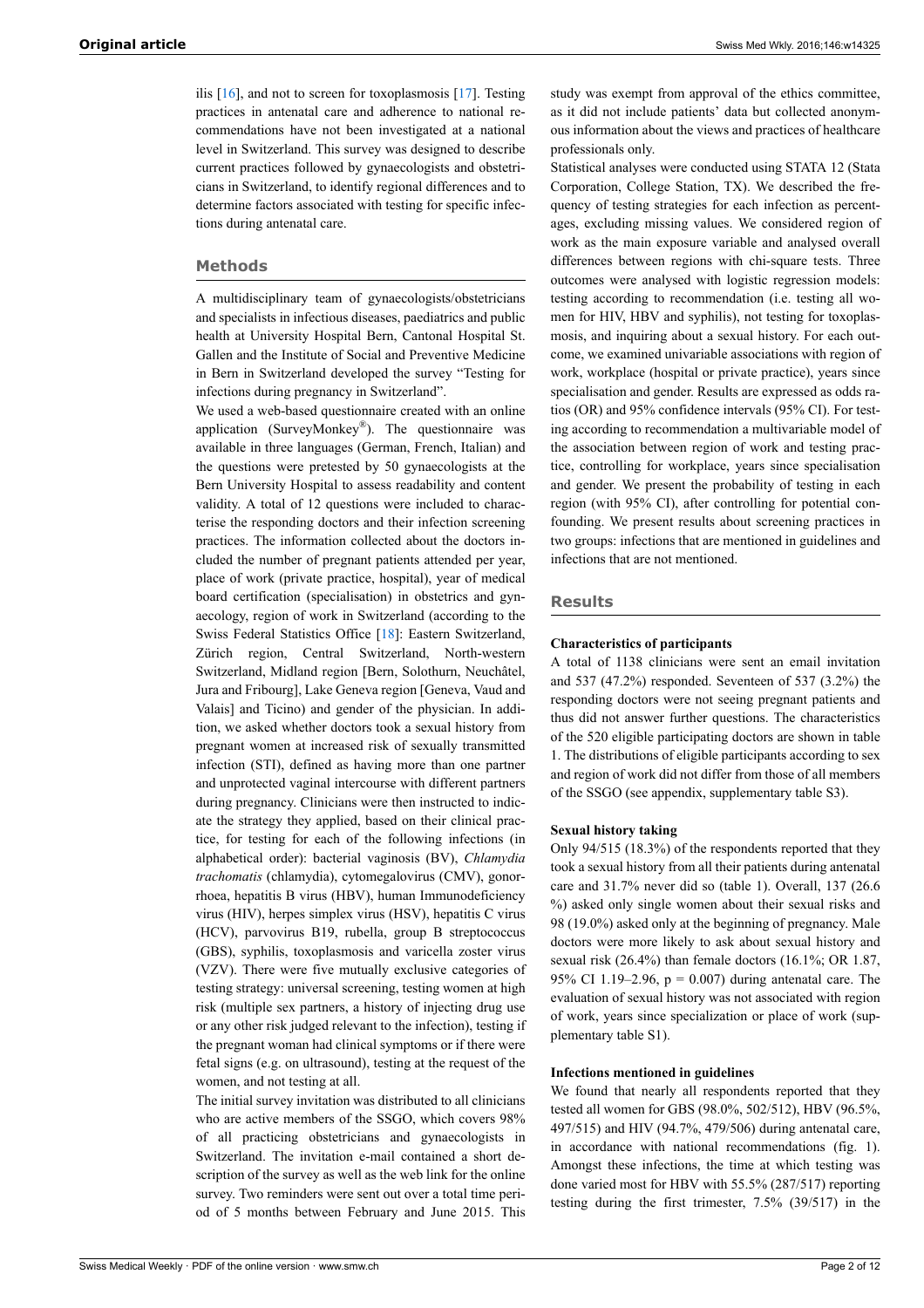second and 31.3% (162 /517) routinely in the third trimester

Syphilis testing for all pregnant women was reported by 80.4% (410/510) of respondents and 10.6% (54/510) said that they tested women at high risk of infection; only 4.7% (24/510) reported that they never test for syphilis during pregnancy. There were geographic differences in the proportion of clinicians that tested all women for syphilis (table 2, fig. 2); more than 90% of physicians in most re-



#### **Figure 1**

Testing practice for each infection, percentage of respondents reporting each practice.

None = no testing for this infection; symptoms = test only women with symptoms; risk = test only women with specific risk factors;  $d$  demand = test women who request it; all = test all women for this infection

BV = bacterial vaginosis; CMV = cytomegalovirus; GBS = group B streptococcus; GO = gonorrhoea; HBV = hepatitis B virus; HCV = hepatitis C virus; HIV = human immunodeficiency virus; HSV herpes simplex virus



#### **Figure 2**

Percentage of participants reporting testing all pregnant women for the indicated disease, by region.

BV = bacterial vaginosis; CMV = cytomegalovirus; GBS = group B streptococcus; GO = gonorrhoea; HBV = hepatitis B virus; HCV = hepatitis C virus; HIV = human immunodeficiency virus; HSV = herpes simplex virus.

gions (96.6% in the Geneva region and 92.0% in Northwestern Switzerland) but only 65.4% in the Zurich region and  $73.3\%$  in Eastern Switzerland (p < 0.001). In these regions 10.4% and 7.9%, respectively, reported that they tested only women at high risk of syphilis. For women with positive syphilis serology test results, 45.1% (227/ 503) doctors reported that they send their patients to infectious disease specialists for antibiotic treatment.

When we focused on doctors who reported that they tested all pregnant women for HIV, HBV and syphilis, there were no differences according to place of work (hospital or private practice), year of specialisation or sex of the participant compared with doctors who did not test all women. There was a difference between regions, with lower rates of reported testing in Eastern Switzerland and Zurich region (69.4% and 61.2%, respectively) compared with the other regions (range  $77.1-88.1\%$ , p < 0.001). This difference remained after adjusting for doctor's gender, place of work and year of specialist certification (fig. 3, supplementary table S2).

The majority (447/510, 87.6%) of respondents reported testing women for rubella and 51.5% (259/503) for varicella immunity, with no geographical variation.

For toxoplasmosis, 24.1% (117/486) of all respondents reported testing all women, 32.9% (160/486) tested at the request of the pregnant woman and 24.1% (117/486) did not test any women. Doctors in the Geneva region reported testing 47.4% (27/57) of all women and those in Eastern Switzerland only  $10.5\%$  (8/75, p across region <0.001) (table 2). Hospital doctors were more likely than doctors working in private practice not to test for toxoplasmosis (OR 2.52, 95% CI 1.04–6.13,  $p = 0.04$ ), but there was no association with gender or year of specialisation.

#### **Infections not mentioned in guidelines**

For genital tract infections, 65.0% (333/512) respondents reported testing all women for BV, 49.7% (252/507) for chlamydia and 18.3% (91/498) for gonorrhoea. There were geographical differences in testing for all three infections. In general, doctors in German-speaking regions and the Ticino reported testing all women for these infections more often than doctors in the French-speaking region. Doctors practicing in hospitals were more likely than those in

|              | n(%)                                                                                 | Marginal probability (95% CI)* |                       |
|--------------|--------------------------------------------------------------------------------------|--------------------------------|-----------------------|
| Central      | 37/48 (77.1%)                                                                        | 79.7% (66.5 to 88.6%)          |                       |
| East         | 50/72 (69.4%)                                                                        | 70.0% (57.7 to 80.0%)          |                       |
| Geneva       | 52/59 (88.1%)                                                                        | 88.0% (76.6 to 94.2%)          |                       |
| Middle lands | 89/109 (81.7%)                                                                       | 82.2% (73.7 to 88.4%)          |                       |
| North-west   | 63/74 (85.1%)                                                                        | 85.4% (75.3 to 91.8%)          |                       |
| Ticino       | 7/8 (87.5%)                                                                          | 86.5% (43.9 to 98.1%)          |                       |
| Zurich       | 79/129 (61.2%)                                                                       | 62.1% (53.1 to 70.3%)          |                       |
|              | "marginalized predicted probabilities from a multivariable logistic regression model |                                | 80<br>40<br>60<br>100 |

#### **Figure 3**

Probability of reporting testing of all women for human immunodeficiency virus (HIV), hepatitis B virus (HBV) and syphilis, by region adjusted for place of work, year of specialist certification, and gender. The dashed line indicates the overall mean, boxes are the point estimate, bars are 95% confidence intervals (CIs).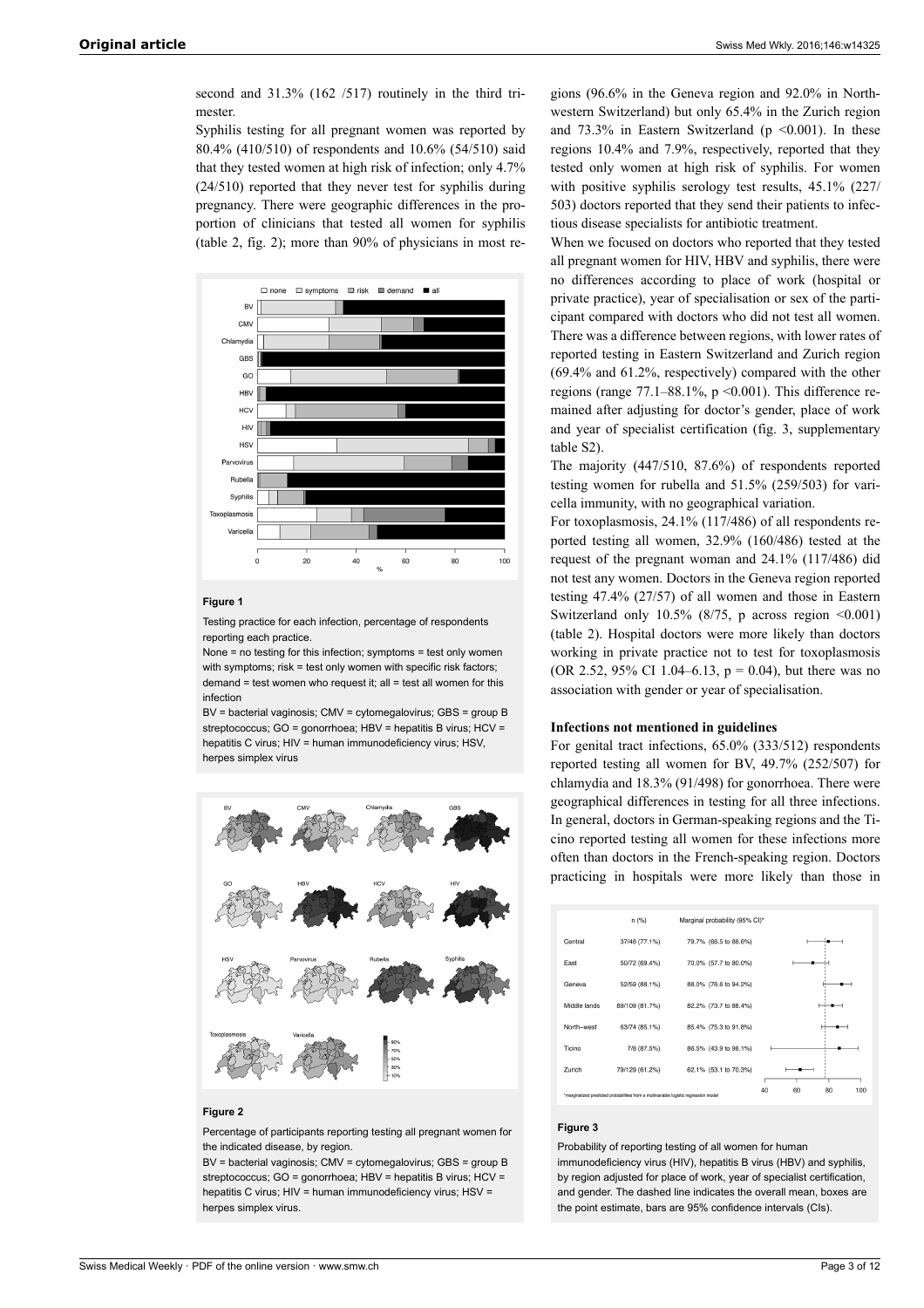private practice to report testing all women for chlamydia (52/67, 77.6% and 145/352 41.2%, respectively) and gonorrhoea (27/65, 41.5% and 44/346, 12.7%, respectively; p <0.001 for both comparisons).

Overall, 32.7% (161/493) of respondents reported testing all pregnant women and 13.2% (65/493) reported testing women at high risk of CMV (fig. 1). Testing practices for CMV were geographically heterogeneous (table 2, fig. 2): 80.7% of respondents in the Geneva region, compared with 50% or fewer of respondents in all other regions reported testing all women for CMV ( $p \le 0.001$ ).

For hepatitis C, 40.0% (197/492) of respondents reported testing all women and another 41.5% (204/492) reported testing women at high risk (e.g. women with a history of injection drug use). The doctors most likely to report testing all pregnant women for hepatitis C during pregnancy were found in the Geneva region (34/56, 60.7%) and Central Switzerland (25/46, 54.3%), compared with 18.6% (13/ 70) in Eastern Switzerland (p across all regions <0.001).

Only 18.0% (81/520) respondents reported that they had, according to their opinion, enough information to decide about testing strategies and 388 (74.5%) of all responding clinicians mentioned that they would appreciate clearer guidelines about testing for infections during pregnancy in the future.

#### **Discussion**

This is the first national study in Switzerland to have assessed obstetricians' and gynaecologists' testing practices for 14 infections during pregnancy. More than 90% of respondents reported that they tested all women for HIV, HBV and GBS and 88% for rubella, in accordance with national recommendations. Overall, 80% of respondents reported testing all women for syphilis. We found that 24% of respondents reported testing all women for toxoplasmosis, 7 years after the publication of recommendations not to screen. Our study demonstrated geographical variations in testing strategies for several infections. Most respondents said that they would like to have national guidelines on testing for infections in pregnancy.

The strength of this study was the large sample of practicing obstetricians and gynaecologists in Switzerland. The participation rate was 47% and respondents were representative of all SSGO members according to sex and region of work. Limitations of the survey include the potential for participation bias. If respondents are more likely to be those who test for infections, we will have overestimated the coverage of antenatal screening for infections. Reported levels of testing do not necessarily correspond to testing of individual women in practice. These levels of testing might

| <b>Table 1:</b> Characteristics of participating doctors. |                      |  |  |  |  |
|-----------------------------------------------------------|----------------------|--|--|--|--|
| Number of participants                                    | 520                  |  |  |  |  |
| Gender (male)                                             | $n = 517, 171 (33%)$ |  |  |  |  |
| Number of pregnancies managed (>100)                      | $n = 519, 218 (42%)$ |  |  |  |  |
| Workplace                                                 | $n = 519$ ,          |  |  |  |  |
| Private practice                                          | 363 (70%)            |  |  |  |  |
| Cantonal hospital                                         | 67 (13%)             |  |  |  |  |
| Regional hospital                                         | 54 (10%)             |  |  |  |  |
| University hospital                                       | 24 (5%)              |  |  |  |  |
| Others                                                    | 11 $(2%)$            |  |  |  |  |
| Year of specialist training                               | $n = 517$            |  |  |  |  |
| 1986-1995                                                 | 163 (32%)            |  |  |  |  |
| 1996-2005                                                 | 166 (32%)            |  |  |  |  |
| 2006-2015                                                 | 118 (23%)            |  |  |  |  |
| In progress                                               | 39 (8%)              |  |  |  |  |
| No specialist training                                    | 31 (6%)              |  |  |  |  |
| Region                                                    | $n = 519$            |  |  |  |  |
| Middle lands                                              | 111 (21%)            |  |  |  |  |
| North-west                                                | 78 (15%)             |  |  |  |  |
| East                                                      | 76 (15%)             |  |  |  |  |
| Geneva                                                    | 59% (11%)            |  |  |  |  |
| Ticino                                                    | 8(2%)                |  |  |  |  |
| Central                                                   | 51 (10%)             |  |  |  |  |
| Zurich                                                    | 136 (26%)            |  |  |  |  |
| Sexual history inquired                                   | $n = 515$            |  |  |  |  |
| Yes                                                       | 94 (18%)             |  |  |  |  |
| No                                                        | 163 (32%)            |  |  |  |  |
| Only single women                                         | 137 (27%)            |  |  |  |  |
| Only start of pregnancy                                   | 98 (19%)             |  |  |  |  |
| Other                                                     | 23 (4%)              |  |  |  |  |
| Availability of information                               | $n = 511$            |  |  |  |  |
| Guidelines would be helpful                               | 381 (75%)            |  |  |  |  |
| Not enough information but can search                     | 38 (7%)              |  |  |  |  |
| for it                                                    |                      |  |  |  |  |
| I have enough information                                 | 92 (18%)             |  |  |  |  |

| Table 2: Number and percentage of participants testing all pregnant women by region. |              |                                     |            |            |               |            |             |         |
|--------------------------------------------------------------------------------------|--------------|-------------------------------------|------------|------------|---------------|------------|-------------|---------|
|                                                                                      | Middle lands | North-west                          | East       | Geneva     | <b>Ticino</b> | Central    | Zurich      |         |
|                                                                                      | $(n = 111)$  | $(n = 78)$                          | $(n = 76)$ | $(n = 59)$ | $(n = 8)$     | $(n = 51)$ | $(n = 136)$ |         |
| All pregnant women tested for:                                                       |              | Number (percentage) of participants |            |            |               |            |             | p value |
| Bacterial vaginosis                                                                  | 53 (48%)     | 57 (73%)                            | 59 (78%)   | 15 (27%)   | 7 (88%)       | 32 (64%)   | 110 (82%)   | < 0.001 |
| Group B streptococcus                                                                | 110 (100%)   | 75 (97%)                            | 74 (99%)   | 55 (96%)   | $8(100\%)$    | 51 (100%)  | 129 (96%)   | 0.36    |
| Chlamydia                                                                            | 31 (28%)     | 43 (56%)                            | 45 (59%)   | 12 (22%)   | 5 (71%)       | 27 (55%)   | 88 (66%)    | < 0.001 |
| Cytomegalovirus                                                                      | 45 (42%)     | 11 (15%)                            | 20 (28%)   | 46 (81%)   | 4 (50%)       | 13 (29%)   | 22 (17%)    | < 0.001 |
| Gonorrhoea                                                                           | 13 (12%)     | 20 (26%)                            | 13 (17%)   | 3(6%)      | 4 (57%)       | 11 (24%)   | 27 (21%)    | 0.003   |
| Hepatitis B virus                                                                    | 105 (95%)    | 77 (99%)                            | 74 (99%)   | 54 (92%)   | 8 (100%)      | 49 (96%)   | 129 (97%)   | 0.30    |
| Hepatitis C virus                                                                    | 38 (36%)     | 33 (43%)                            | 13 (19%)   | 34 (61%)   | 6(75%)        | 25 (54%)   | 48 (37%)    | < 0.001 |
| Human immunodeficiency virus                                                         | 106 (97%)    | 68 (89%)                            | 66 (92%)   | 59 (100%)  | $8(100\%)$    | 49 (100%)  | 122 (92%)   | 0.024   |
| Herpes simplex virus                                                                 | 2(2%)        | 2(3%)                               | 3(4%)      | 3(6%)      | 2(25%)        | 3(7%)      | $3(2\%)$    | 0.039   |
| Parvovirus                                                                           | 20 (20%)     | 7(10%)                              | 13 (18%)   | 10 (19%)   | 1(14%)        | 7(16%)     | 12 (9%)     | 0.28    |
| Rubella                                                                              | 95 (88%)     | 69 (91%)                            | 65 (86%)   | 55 (93%)   | 6(75%)        | 42 (86%)   | 114 (86%)   | 0.61    |
| Syphilis                                                                             | 94 (85%)     | 69 (92%)                            | 55 (73%)   | 57 (97%)   | 7 (88%)       | 40 (82%)   | 87 (65%)    | < 0.001 |
| Toxoplasmosis                                                                        | 22 (22%)     | 12 (16%)                            | $8(11\%)$  | 27 (47%)   | 3(38%)        | 19 (44%)   | 26 (20%)    | < 0.001 |
| Varicella                                                                            | 47 (44%)     | 39 (51%)                            | 46 (61%)   | 23 (42%)   | 6(75%)        | 25 (51%)   | 72 (55%)    | 0.12    |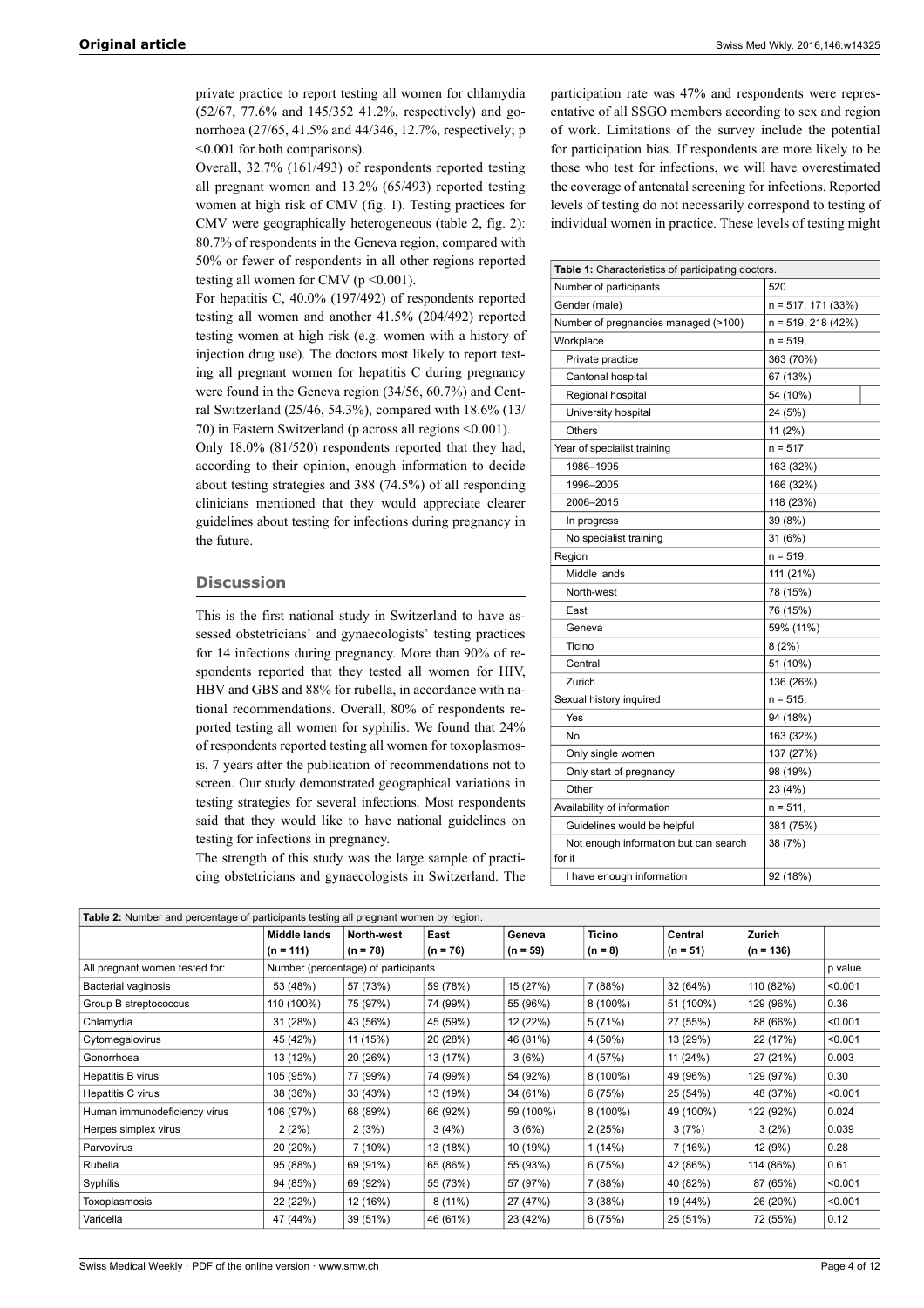also be overestimated if respondents felt that they were expected to say that they tested. The anonymous nature of the survey should have reduced such a bias.

# **Adherence to national recommendations for universal screening in pregnancy**

We found very high adherence to specific recommendations published on the SSGO website stating that all pregnant women should be tested for GBS [[11\]](#page-5-11), HBV [[10\]](#page-5-6) and HIV [[11](#page-5-11)]. Studies in Switzerland have shown successful prevention of mother to child transmission of GBS by intrapartum antibiotics in women with GBS colonisation [\[19](#page-6-0)] and very low levels of early onset sepsis with GBS in newborns (0.12/1000 live births) [\[20](#page-6-1)]. Testing for GBS is almost universal practice in Switzerland according to our survey results. This might be explained by a clear Swiss recommendation for GBS screening in pregnant women and is an example of effective implementation of a national screening strategy that was introduced by the SSGO.

# **International recommendations for universal screening: global campaign to eliminate congenital syphilis**

Our results show that antenatal syphilis screening could be improved in Switzerland. There are large geographical variations, which might suggest that doctors in some regions screen all women but others only test women at high risk of syphilis. The World Health Organization (WHO) aims to eliminate mother to child transmission of syphilis and recommends screening of all pregnant women to allow timely diagnosis and treatment of infected women and their partners [\[21](#page-6-2)]. The number of infectious syphilis cases in pregnant women in Switzerland increased between 2006 and 2009 [\[16](#page-5-8)]. Furthermore, the United States Centers for Disease Control and Prevention reported an increase in cases of congenital syphilis in 2014 [\[22](#page-6-3)]. This finding underlines the importance of screening all women for syphilis during pregnancy.

# **Screening for rubella and varicella and opportunities for vaccination**

We found 88% of Swiss obstetricians and gynaecologists test all pregnant women for rubella antibodies, as recommended by the SFOPH. Serological testing might reflect the fact that many women do not have their immunisation records. According to a serological study of women who gave birth, rates of seronegative status for rubella were as low as 3.2% in Swiss/German/Austrian women [\[23](#page-6-4)] compared with 7.8% of patients from other European countries. Even with low seronegative rates, the postpartum period gives an important opportunity to vaccinate seronegative women for rubella and varicella in order to provide protection in subsequent pregnancies.

# **Withdrawen recommendations for screening: toxoplasmosis**

In 2009, Swiss recommendations about screening for toxoplasmosis changed and stated that routine screening for toxoplasmosis in pregnancy should not be done [\[17](#page-5-9)]. Instead, hygienic measures (e.g. avoiding consumption of raw meat) are recommended for all pregnant women. The

main reasons for this decision were the low prevalence of toxoplasmosis in Switzerland, the limited options for therapy following seroconversion during pregnancy, and the low specificity of toxoplasmosis serology testing resulting in many false positive tests. False positive test results lead to unnecessary anxiety and might even result in termination of pregnancy of a unaffected fetus. Our survey results indicate that nearly a quarter of clinicians still test all pregnant women for toxoplasmosis, and one third are still testing at the request of the patient. Neighbouring countries, especially France, still recommend screening for toxoplasmosis during pregnancy [[24\]](#page-6-5). Accordingly, the highest proportion of doctors testing for toxoplasmosis was found in the French-speaking part of Switzerland (48%). These findings show the difficulty of changing practice after a shift in screening recommendations.

# **Controversies about screening for infections in pregnancy: bacterial vaginosis and chlamydia**

Heterogeneity in testing practices for infections in pregnancy can reflect ongoing debates about the effectiveness of screening. Testing rates for BV in asymptomatic pregnant women varied geographically, from a quarter in the Geneva region to more than 80% in the Zurich region. Although the correlation between BV and severe complications in pregnancy and postpartum (preterm birth, late miscarriage, postpartum endometritis) is well established, the benefits of treatment of BV in pregnancy have been debated because of inconsistent study results [\[25](#page-6-6)]. Nevertheless, if BV is treated early in pregnancy (before 16 weeks), the risk for preterm birth might be reduced  $[26, 27]$  $[26, 27]$  $[26, 27]$  $[26, 27]$  $[26, 27]$ . Furthermore, the prevalence of BV in Switzerland has been shown to be as high as 32% [\[28](#page-6-9)]. Similarly, observational studies show associations between chlamydia infection in pregnancy [[2](#page-5-12), [4](#page-5-1)] but the lack of randomised controlled trials [[29\]](#page-6-10) perpetuates debate about whether routine screening of asymptomatic pregnant women reduces these outcomes [[30\]](#page-6-11). Screening of all pregnant women for chlamydia is recommended in countries such as the USA [[31\]](#page-6-12), Estonia, Germany and Latvia, but other countries such as the UK actively recommend not screening, based on an evidence review [\[30](#page-6-11)].

# **History taking for sexual risk and sexually transmitted infections**

Adverse outcomes of STIs such as chlamydia, gonorrhoea, syphilis, HBV, HIV and HSV in pregnancy are well documented  $[1-4]$  $[1-4]$ . For example, the risk of HIV transmission to the newborn is highest in women with incident HIV infection during pregnancy [[32\]](#page-6-13). Numbers of reported cases of syphilis, chlamydia and gonorrhoea are increasing in Switzerland [\[33](#page-6-14)]. Acquisition of these infections is associated with the number of current and past sexual partners, with non-use of condoms and with the behaviours of sexual partners [[34\]](#page-6-15). Sexual history taking is a sensitive topic, especially in pregnant women as they often attend consultations together with their male partner, so assessing risk in regard to STI is challenging [\[35](#page-6-16)]. This survey shows a need to improve sexual history taking during pregnancy, especially since levels of sexual risk assessment were low, irrespective of the time since specialist certification.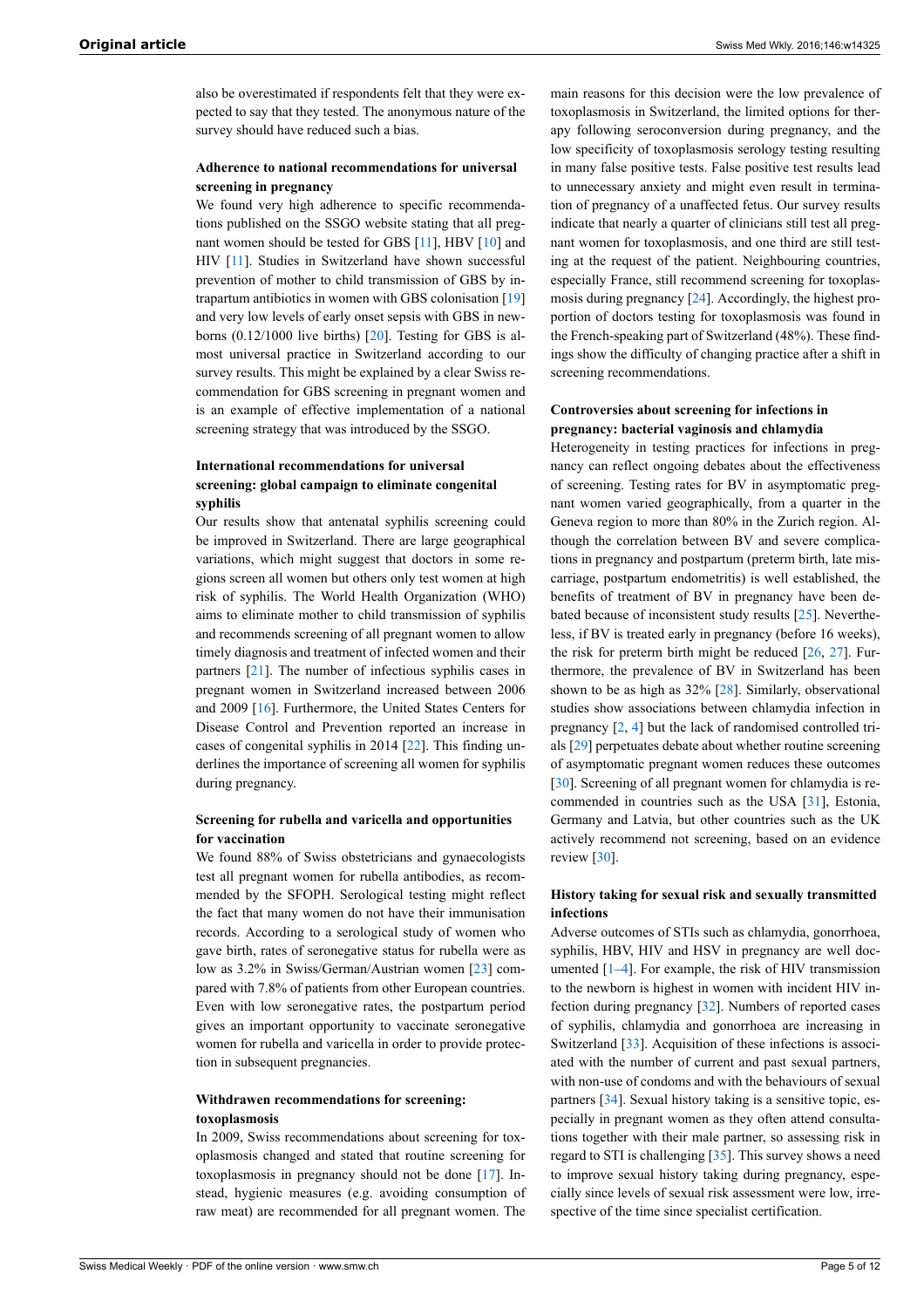# **New evidence from research: perinatal treatment for HCV and HBV**

<span id="page-5-0"></span>Hepatitis C screening is carried out by 40% of our survey respondents. Until now, there have been no measures to reduce transmission risk of HCV (about 6%) to the newborn during pregnancy and delivery [[36\]](#page-6-17). New directly acting antivirals, which are able to clear HCV infection in more than 90% within 10–12 weeks of therapy, should stimulate a re-evaluation of testing and treatment strategies before and during pregnancy [\[37](#page-6-7)]. Treatment of the mother in the pregnancy interval or before conception could avoid any HCV exposure of newborns of subsequent pregnancies [\[38](#page-6-18)]. A recent UK study suggests that general HCV screening during pregnancy could be cost effective [[39\]](#page-6-19).

<span id="page-5-12"></span><span id="page-5-2"></span><span id="page-5-1"></span>Timely HBV screening during pregnancy has important implications for prevention of mother to child transmission. Nearly all doctors in our survey routinely test for HBV (96.5%), which is recommended by the Swiss national health authorities and the SSGO. Treatment of HBV-infected pregnant women with high viral load reduces mother to child transmission in both actively and passively vaccinated newborns [[40\]](#page-6-20). Therefore, women positive for HBV surface antigen should be assessed for viral load and offered treatment during the third trimester of gestation. This is not yet included in the Swiss national guidelines, which were last published in 2007 and should be updated.

# <span id="page-5-4"></span><span id="page-5-3"></span>**Conclusion**

<span id="page-5-5"></span>Our survey reached nearly half of all registered obstetricians and gynaecologists in Switzerland and found that three quarters would appreciate clear guidelines about testing for infections during pregnancy. National guidelines for HIV, HBV and GBS testing show that wide dissemination and clear recommendations allow high and consistent implementation.

<span id="page-5-11"></span><span id="page-5-6"></span>We conclude that measures should be taken to provide a consistent format for recommendations for all relevant infections in pregnancy. Such recommendations should be evidence-based, straightforward and transparent, as well as practice- and patient-oriented, in order to achieve high adherence by doctors. As an additional benefit, a more uniform national strategy with high adherence will allow regular evaluation of the current national epidemiological situation of infections in pregnant women. The results of this survey can be used by healthcare authorities to make decisions about the evaluation and implementation of antenatal infection screening programmes in Switzerland. More extensive national guidelines could improve consistency of testing practices.

<span id="page-5-8"></span><span id="page-5-7"></span>**Acknowledgements:** We thank the Swiss Society of Obstetrics and Gynaecology SSOG / gynécologie suisse for providing their support. Furthermore, we thank all participating obstetricians/ gynaecologists for their commitment in this study. We also would like to thank Lukas Buetikofer for his great support in regards to the statistical analysis and Charles Béguelin, MD, and Elia Francesco Lo Priore, MD, for translation of the questionnaire in French and Italian.

<span id="page-5-10"></span><span id="page-5-9"></span>**Disclosure statement:** No financial support and no other potential conflict of interest relevant to this article was reported.

*Correspondence: Karoline Aebi-Popp, MD, MSc, Department of Infectious Diseases, Bern University Hospital, CH-3010 Bern, [mail\[at\]aebi-popp.com](mailto:mail@aebi-popp.com)*

## **References**

- 1 Cunnington M, Kortsalioudaki C, Heath P. Genitourinary pathogens and preterm birth. Curr Opin Infect Dis. 2013;26:219–30. doi:10.1097/ QCO.0b013e328360dc31.
- 2 Liu B, Roberts CL, Clarke M, Jorm L, Hunt J, Ward J. Chlamydia and gonorrhoea infections and the risk of adverse obstetric outcomes: a retrospective cohort study. Sex Transm Infect. 2013;89:672–8. doi:10.1136/sextrans-2013-051118.
- 3 Newman L, Kamb M, Hawkes S, Gomez G, Say L, Seuc A, et al. Global estimates of syphilis in pregnancy and associated adverse outcomes: analysis of multinational antenatal surveillance data. PLoS Med. 2013;10:e1001396. doi:10.1371/journal.pmed.1001396.
- 4 Baud D, Goy G, Jaton K, Osterheld M-C, Blumer S, Borel N, et al. Role of Chlamydia trachomatis in miscarriage. Emerg Infect Dis. 2011;17:1630–5. doi:10.3201/eid1709.100865.
- 5 Lamont RF, Sobel JD, Carrington D, Mazaki-Tovi S, Kusanovic JP, Vaisbuch E, et al. Varicella-zoster virus (chickenpox) infection in pregnancy. BJOG Int J Obstet Gynaecol. 2011;118:1155–62. doi:10.1111/ j.1471-0528.2011.02983.x.
- 6 Salemi JL, Whiteman VE, August EM, Chandler K, Mbah AK, Salihu HM. Maternal hepatitis B and hepatitis C infection and neonatal neurological outcomes. J Viral Hepat. 2014;21:e144-153. doi:10.1111/ jvh.12250.
- 7 Moore DL, MacDonald NE, Canadian Paediatric Society, Infectious Diseases and Immunization Committee. Preventing ophthalmia neonatorum. Can J Infect Dis Med Microbiol J Can Mal Infect Microbiol Médicale AMMI Can. 2015;26:122–5.
- 8 Hill MG, Menon S, Smith S, Zhang H, Tong X, Browne PC. Screening for Chlamydia and Gonorrhea Cervicitis and Implications for Pregnancy Outcome. Are We Testing and Treating at the Right Time? J Reprod Med. 2015;60:301–8.
- 9 Ville Y, Leruez-Ville M. Managing infections in pregnancy. Curr Opin Infect Dis. 2014;27:251–7. doi:10.1097/QCO.0000000000000066.
- 10 Bundesamt für Gesundheit Hepatitis B [http://www.bag.admin.ch/the](http://www.bag.admin.ch/themen/medizin/00682/00684/01077/index.html?lang=de)[men/medizin/00682/00684/01077/index.html?lang=de](http://www.bag.admin.ch/themen/medizin/00682/00684/01077/index.html?lang=de) (accessed May 22, 2016).
- 11 Expertenbriefe SGGG 2015. [http://www.sggg.ch/fachthemen/exper](http://www.sggg.ch/fachthemen/expertenbriefe/)[tenbriefe/](http://www.sggg.ch/fachthemen/expertenbriefe/) (accessed November 17, 2015).
- 12 Mueller M, Henle A, Droz S, Kind AB, Rohner S, Baumann M, et al. Intrapartum detection of Group B streptococci colonization by rapid PCR-test on labor ward. Eur J Obstet Gynecol Reprod Biol. 2014;176:137–41. doi:10.1016/j.ejogrb.2014.02.039.
- 13 Rausch A-V, Gross A, Droz S, Bodmer T, Surbek DV, Group B Streptococcus colonization in pregnancy: prevalence and prevention strategies of neonatal sepsis. J Perinat Med. 2009;37:124–9. doi:10.1515/ JPM.2009.020.
- 14 Renner RM, Renner A, Schmid S, Hoesli I, Nars P, Holzgreve W, et al. Efficacy of a strategy to prevent neonatal early-onset group B streptococcal (GBS) sepsis. J Perinat Med. 2006;34:32–8. doi:10.1515/ JPM.2006.005.
- 15 Empfohlene Impfungen für Frauen vor, während und nach der Schwangerschaft: Eidgenössische Kommission für Impffragen (EKIF), Sektion Impfprogramme und Bekämpfungsmassnahmen. Bern: Bundesamt für Gesundheit (BAG). Internet: [http://www.bag.admin.ch/the](http://www.bag.admin.ch/themen/medizin/00682/00685/03212/)[men/medizin/00682/00685/03212/](http://www.bag.admin.ch/themen/medizin/00682/00685/03212/)
- 16 Meyer Sauteur PM, Trück J, Bosshard PP, Tomaske M, Morán Cadenas F, Lautenschlager S, et al. Congenital syphilis in Switzerland: gone, forgotten, on the return. Swiss Med Wkly. 2012;141:w13325. doi:10.4414/ smw.2011.13325
- 17 Boubaker K, Raeber PA, Vaudaux B, Bucher HC, Garweg JG, Hoesli I, et al. Toxoplasmosis during pregnancy and infancy. A new approach for Switzerland. Swiss Med Wkly. 2008;138:1–8.
- 18 Swiss cantons and major regions [http://www.bfs.admin.ch/bfs/portal/](http://www.bfs.admin.ch/bfs/portal/en/index/regionen/thematische_karten/maps/raumgliederung/institutionelle_gliederungen.NewWindow.parsys.0002.1.Preview.html) [en/index/regionen/thematische\\_karten/maps/raumgliederung/institu-](http://www.bfs.admin.ch/bfs/portal/en/index/regionen/thematische_karten/maps/raumgliederung/institutionelle_gliederungen.NewWindow.parsys.0002.1.Preview.html)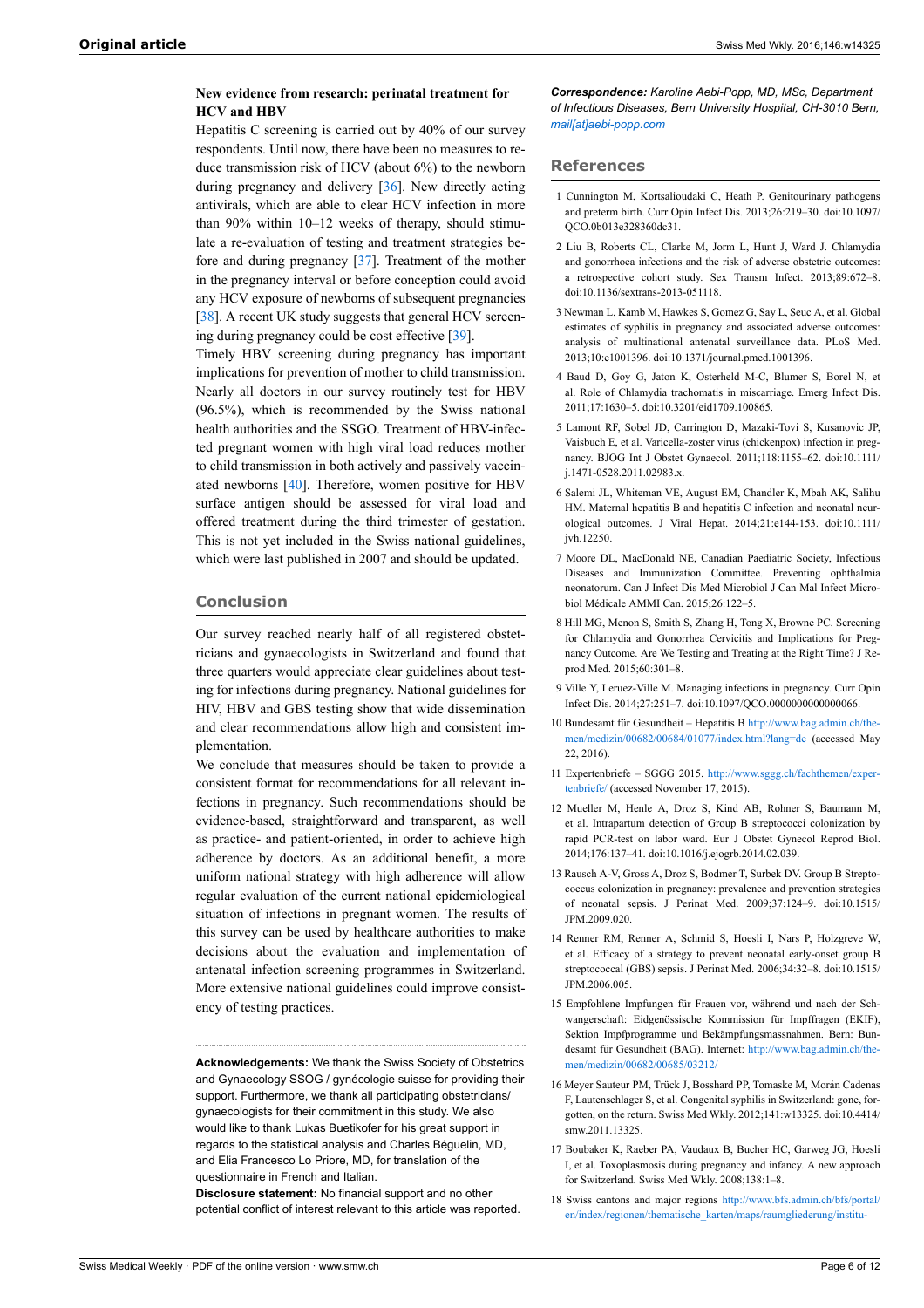[tionelle\\_gliederungen.NewWindow.parsys.0002.1.Preview.html](http://www.bfs.admin.ch/bfs/portal/en/index/regionen/thematische_karten/maps/raumgliederung/institutionelle_gliederungen.NewWindow.parsys.0002.1.Preview.html) (accessed May 22, 2016).

- <span id="page-6-11"></span><span id="page-6-0"></span>19 Fröhlicher S, Reichen-Fahrni G, Müller M, Surbek D, Droz S, Spellerberg B, et al. Serotype distribution and antimicrobial susceptibility of group B streptococci in pregnant women: results from a Swiss tertiary centre. Swiss Med Wkly. 2014;144:w13935. doi:10.4414/ smw.2014.13935.
- <span id="page-6-12"></span><span id="page-6-1"></span>20 Giannoni E, Berger C, Stocker M, Agyeman P, Posfay-Barbe KM, Heininger U, et al. Incidence and Outcome of Group B Streptococcal Sepsis in Infants in Switzerland. Pediatr Infect Dis J. 2016;35:222–4. doi:10.1097/INF.0000000000000974.
- <span id="page-6-13"></span><span id="page-6-2"></span>21 World Health Organization. WHO | Investment case for eliminating mother-to-child transmission of syphilis. WHO [http://www.who.int/re](http://www.who.int/reproductivehealth/publications/rtis/9789241504348/en/)[productivehealth/publications/rtis/9789241504348/en/](http://www.who.int/reproductivehealth/publications/rtis/9789241504348/en/) (accessed November 17, 2015).
- <span id="page-6-14"></span><span id="page-6-3"></span>22 Increase in Incidence of Congenital Syphilis – United States, 2012–2014 [http://www.cdc.gov/mmwr/preview/mmwrhtml/](http://www.cdc.gov/mmwr/preview/mmwrhtml/mm6444a3.htm) [mm6444a3.htm](http://www.cdc.gov/mmwr/preview/mmwrhtml/mm6444a3.htm) (accessed November 17, 2015).
- <span id="page-6-15"></span><span id="page-6-4"></span>23 Frischknecht F, Sell W, Trummer I, Brühwiler H. Serological testing for infectious diseases in pregnant women: are the guidelines followed? Swiss Med Wkly. 2011;140:w13138. doi:10.4414/smw.2010.13138.
- <span id="page-6-16"></span><span id="page-6-5"></span>24 Team EC for DP and C (ECDC)-HCU-E editorial. Congenital toxoplasmosis in France in 2007: first results from a national surveillance system 2010. [http://www.eurosurveillance.org/](http://www.eurosurveillance.org/ViewArticle.aspx?ArticleId=19600) [ViewArticle.aspx?ArticleId=19600](http://www.eurosurveillance.org/ViewArticle.aspx?ArticleId=19600) (accessed February 18, 2016).
- <span id="page-6-17"></span><span id="page-6-6"></span>25 Redelinghuys MJ, Ehlers MM, Dreyer AW, Kock MM. Normal flora and bacterial vaginosis in pregnancy: an overview. Crit Rev Microbiol. 2015:1–12. doi:10.3109/1040841X.2014.954522.
- <span id="page-6-7"></span>26 Brocklehurst P, Gordon A, Heatley E, Milan SJ. Antibiotics for treating bacterial vaginosis in pregnancy. Cochrane Database Syst Rev 2013;1:CD000262. doi:10.1002/14651858.CD000262.pub4.
- <span id="page-6-18"></span><span id="page-6-8"></span>27 Sangkomkamhang US, Lumbiganon P, Prasertcharoensuk W, Laopaiboon M. Antenatal lower genital tract infection screening and treatment programs for preventing preterm delivery. In: The Cochrane Collaboration, editor. Cochrane Database Syst. Rev., Chichester, UK: John Wiley & Sons, Ltd; 2015.
- <span id="page-6-19"></span><span id="page-6-9"></span>28 Surbek DV, Hoesli IM, Holzgreve W. Morphology assessed by transvaginal ultrasonography differs in patients in preterm labor with vs. without bacterial vaginosis. Ultrasound Obstet Gynecol Off J Int Soc Ultrasound Obstet Gynecol. 2000;15:242–5. doi:10.1046/ j.1469-0705.2000.00102.x.
- <span id="page-6-20"></span><span id="page-6-10"></span>29 Low N, Redmond S, Uusküla A, van Bergen J, Ward H, Andersen B, et al. Low N, Redmond S, Uusküla A, van Bergen J, Ward H, Andersen

B, et al. Screening for genital chlamydia infection. Cochrane Database Syst Rev. 2016: CD010866 (In press). In: The Cochrane Collaboration, editor. Cochrane Database Syst. Rev., Chichester, UK: John Wiley & Sons, Ltd; 2013.

- 30 Current UK NSC recommendations n.d. [http://legacy.screening.nhs.uk/](http://legacy.screening.nhs.uk/screening-recommendations.php) [screening-recommendations.php](http://legacy.screening.nhs.uk/screening-recommendations.php) (accessed February 22, 2016).
- 31 Workowski KA, Berman S, Centers for Disease Control and Prevention (CDC). Sexually transmitted diseases treatment guidelines, 2010. MMWR Recomm Rep Morb Mortal Wkly Rep Recomm Rep Cent Dis Control. 2010;59:1–110.
- 32 Kinuthia J, Drake AL, Matemo D, Richardson BA, Zeh C, Osborn L, et al. HIV acquisition during pregnancy and postpartum is associated with genital infections and partnership characteristics. AIDS Lond Engl. 2015;29:2025–33. doi:10.1097/QAD.0000000000000793.
- 33 Bundesamt für Gesundheit HIV/STI-Statistiken, Analysen und Trends [http://www.bag.admin.ch/hiv\\_aids/05464/12908/12909/12913/in](http://www.bag.admin.ch/hiv_aids/05464/12908/12909/12913/index.html?lang=de)[dex.html?lang=de](http://www.bag.admin.ch/hiv_aids/05464/12908/12909/12913/index.html?lang=de) (accessed December 23, 2015).
- 34 Fenton KA, Lowndes CM. Recent trends in the epidemiology of sexually transmitted infections in the European Union. Sex Transm Infect. 2004;80:255–63. doi:10.1136/sti.2004.009415.
- 35 Meystre-Agustoni G, Jeannin A, de Heller K, Pécoud A, Bodenmann P, Dubois-Arber F. Talking about sexuality with the physician: are patients receiving what they wish? Swiss Med Wkly. 2011. doi:10.4414/ smw.2011.13178.
- 36 Cottrell EB, Chou R, Wasson N, Rahman B, Guise J-M. Reducing risk for mother-to-infant transmission of hepatitis C virus: a systematic review for the U.S. Preventive Services Task Force. Ann Intern Med. 2013;158:109–13. doi:10.7326/0003-4819-158-2-201301150-00575.
- 37 Aebi-Popp K, Duppenhtaler A, Rauch A, De Gottardi A, Kahlert C. Vertical transmission of hepatitis C: towards universal antenatal screening in the era of new direct acting antivirals (DAAs)? Short review and analysis of the situation in Switzerland. J Virus Eradication. 2016:52–4.
- 38 Kanninen TT, Dieterich D, Asciutti S. HCV vertical transmission in pregnancy: New horizons in the era of DAAs. Hepatol Baltim Md 2015. doi:10.1002/hep.28032.
- 39 Selvapatt N, Ward T, Bailey H, Bennett H, Thorne C, See L-M, et al. Is antenatal screening for hepatitis C virus cost-effective? A decade's experience at a London centre. J Hepatol. 2015. doi:10.1016/ j.jhep.2015.05.015.
- 40 Brown RS, McMahon BJ, Lok ASF, Wong JB, Ahmed AT, Mouchli MA, et al. Antiviral therapy in chronic hepatitis B viral infection during pregnancy: A systematic review and meta-analysis. Hepatol Baltim Md. 2016;63:319–33. doi:10.1002/hep.28302.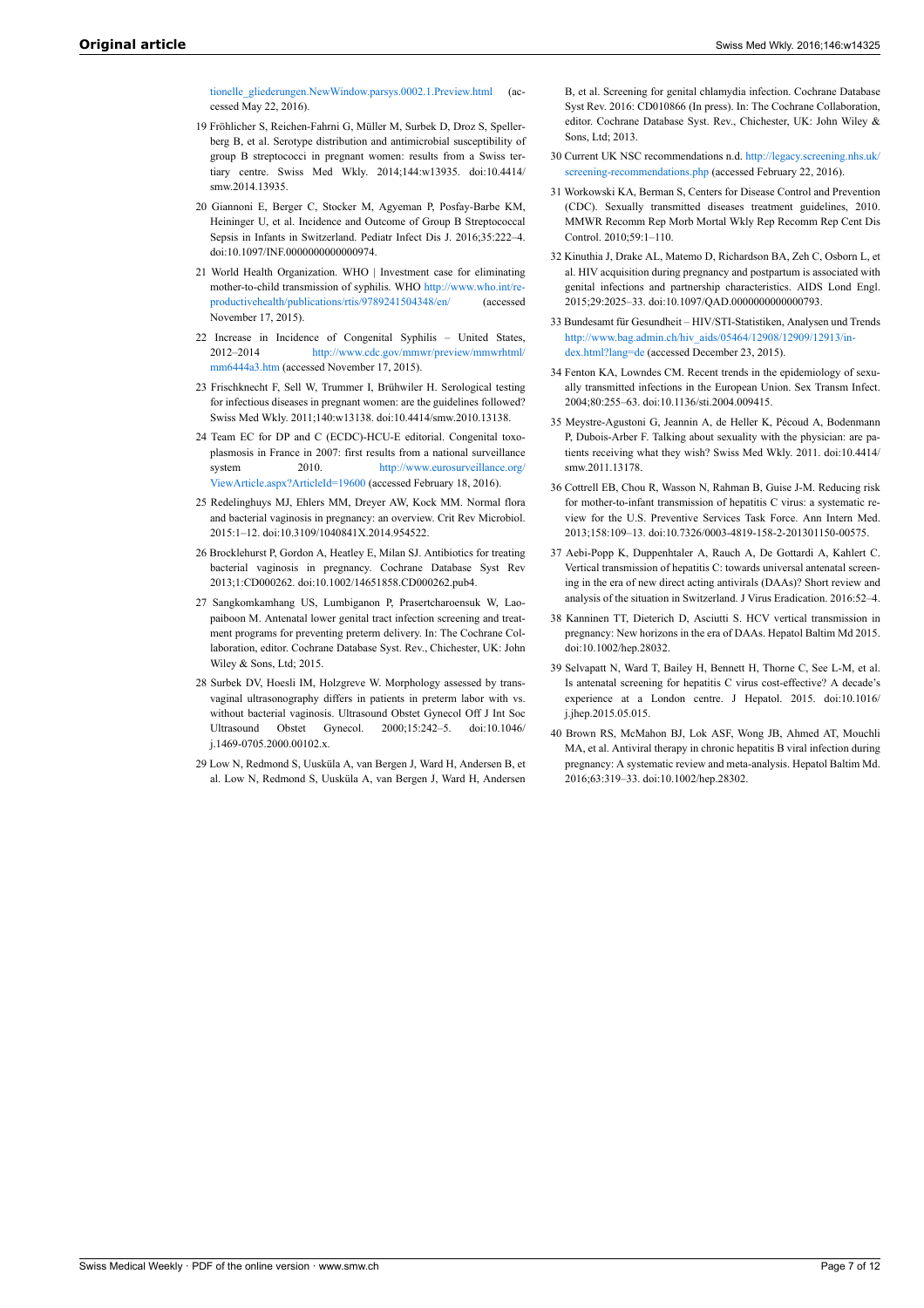# **Appendix: Heterogeneity in testing practices for infections during pregnancy: national survey across Switzerland**

Table S1: Univariable logistic regression models for testing for HIV, HBV and syphilis, not testing for toxoplasmosis and taking a sexual history, according to region, clinic characteristic, year of specialist training and gender..

|                              | Testing for HIV, HBV and syphilis                                                       |         | Not testing for toxoplasmosis |       | Sexual history taking |       |
|------------------------------|-----------------------------------------------------------------------------------------|---------|-------------------------------|-------|-----------------------|-------|
|                              | Odds ratio (95% CI) and p value                                                         |         |                               |       |                       |       |
| Region                       |                                                                                         |         |                               |       |                       |       |
| Zurich                       | 1 (reference)                                                                           |         | 1 (reference)                 |       | 1 (reference)         |       |
| Middle lands                 | $2.82(1.54 - 5.13)$                                                                     | < 0.001 | $0.82(0.44 - 1.53)$           | 0.54  | $0.79(0.39 - 1.57)$   | 0.49  |
| North-west                   | $3.62(1.74 - 7.54)$                                                                     | < 0.001 | $1.21(0.64 - 2.31)$           | 0.56  | $0.77(0.35 - 1.66)$   | 0.50  |
| East                         | $1.44(0.78 - 2.66)$                                                                     | 0.25    | $1.50(0.80 - 2.80)$           | 0.20  | $1.19(0.58 - 2.43)$   | 0.64  |
| Geneva                       | 4.70 (1.98-11.17)                                                                       | < 0.001 | $0.42(0.17 - 1.02)$           | 0.06  | $1.38(0.64 - 2.95)$   | 0.41  |
| Central                      | $2.13(1.00 - 4.55)$                                                                     | 0.05    | $0.69(0.29 - 1.63)$           | 0.39  | $1.32(0.59 - 2.93)$   | 0.50  |
| Ticino                       | 4.43 (0.53-37.10)                                                                       | 0.17    | $1.00(0.19 - 5.20)$           | 1.00  | 4.67 (1.09-19.98)     | 0.038 |
| <b>Clinic characteristic</b> |                                                                                         |         |                               |       |                       |       |
| Private practice             | 1 (reference)                                                                           |         | 1 (reference)                 |       | 1 (reference)         |       |
| Cantonal hospital            | $1.10(0.59 - 2.06)$                                                                     | 0.77    | $1.27(0.68 - 2.37)$           | 0.46  | $0.47(0.21 - 1.08)$   | 0.08  |
| Regional hospital            | $1.12(0.56 - 2.23)$                                                                     | 0.75    | $1.93(1.03 - 3.61)$           | 0.040 | $0.70(0.31 - 1.54)$   | 0.37  |
| University Hospital          | $1.72(0.57 - 5.16)$                                                                     | 0.34    | $2.52(1.04 - 6.13)$           | 0.041 | $1.11(0.40 - 3.09)$   | 0.84  |
| Others                       | 2.75 (0.34-22.28)                                                                       | 0.34    | $0.40(0.05 - 3.25)$           | 0.39  | $0.89(0.19 - 4.20)$   | 0.88  |
| Year of specialist training  |                                                                                         |         |                               |       |                       |       |
| 1986-1995                    | 1 (reference)                                                                           |         | 1 (reference)                 |       | 1 (reference)         |       |
| 1996-2005                    | $0.93(0.55 - 1.55)$                                                                     | 0.77    | $0.60(0.35 - 1.03)$           | 0.06  | $0.73(0.42 - 1.27)$   | 0.27  |
| 2006-2015                    | $1.31(0.73 - 2.38)$                                                                     | 0.37    | $0.84(0.48 - 1.48)$           | 0.55  | $0.62(0.33 - 1.17)$   | 0.14  |
| Still In training            | $0.87(0.39 - 1.96)$                                                                     | 0.74    | $0.98(0.42 - 2.26)$           | 0.96  | $0.41(0.14 - 1.24)$   | 0.11  |
| No specialist training       | $0.59(0.25 - 1.38)$                                                                     | 0.22    | 1.76 (0.76-4.06)              | 0.19  | $1.80(0.77 - 4.20)$   | 0.17  |
| Gender                       |                                                                                         |         |                               |       |                       |       |
| Female                       | 1 (reference)                                                                           |         | 1 (reference)                 |       | 1 (reference)         |       |
| Male                         | $0.73(0.48 - 1.12)$                                                                     | 0.15    | $1.40(0.90 - 2.16)$           | 0.13  | $1.87(1.19 - 2.96)$   | 0.007 |
|                              | $CI = confidence$ interval; HBV = hepatitis B virus; HIV = human immunodeficiency virus |         |                               |       |                       |       |

| Table S2: Multivariable logistic regression for testing for HIV, HBV and syphilis according to region, clinic characteristics, year of specialist training and gender. |                      |         |  |  |  |
|------------------------------------------------------------------------------------------------------------------------------------------------------------------------|----------------------|---------|--|--|--|
|                                                                                                                                                                        | Odds ratio (95% CI)  | p-value |  |  |  |
| Region                                                                                                                                                                 |                      |         |  |  |  |
| Zurich                                                                                                                                                                 | 1 (reference)        |         |  |  |  |
| Middle lands                                                                                                                                                           | 2.82 (1.52-5.24)     | 0.001   |  |  |  |
| North-west                                                                                                                                                             | $3.57(1.69 - 7.57)$  | < 0.001 |  |  |  |
| East                                                                                                                                                                   | $1.43(0.74 - 2.76)$  | 0.29    |  |  |  |
| Geneva                                                                                                                                                                 | 4.46 (1.84-10.78)    | < 0.001 |  |  |  |
| Ticino                                                                                                                                                                 | $3.92(0.46 - 33.16)$ | 0.21    |  |  |  |
| Central                                                                                                                                                                | 2.39 (1.10-5.20)     | 0.028   |  |  |  |
| Workplace                                                                                                                                                              |                      |         |  |  |  |
| Private practice                                                                                                                                                       | 1 (reference)        |         |  |  |  |
| Cantonal hospital                                                                                                                                                      | $1.05(0.49 - 2.24)$  | 0.90    |  |  |  |
| Regional hospital                                                                                                                                                      | 1.38 (0.64-2.97)     | 0.41    |  |  |  |
| University Hospital                                                                                                                                                    | 2.31 (0.54-9.85)     | 0.26    |  |  |  |
| Others                                                                                                                                                                 | 2.65 (0.25-28.19)    | 0.42    |  |  |  |
| Year of specialist training                                                                                                                                            |                      |         |  |  |  |
| 1986-1995                                                                                                                                                              | 1 (reference)        |         |  |  |  |
| 1996-2005                                                                                                                                                              | $0.95(0.55 - 1.65)$  | 0.86    |  |  |  |
| 2006-2015                                                                                                                                                              | $1.25(0.65 - 2.41)$  | 0.50    |  |  |  |
| Still in training                                                                                                                                                      | $0.64(0.22 - 1.86)$  | 0.41    |  |  |  |
| No specialist training                                                                                                                                                 | $0.62(0.25 - 1.56)$  | 0.31    |  |  |  |
| Gender                                                                                                                                                                 |                      |         |  |  |  |
| Female                                                                                                                                                                 | 1 (reference)        |         |  |  |  |
| Male                                                                                                                                                                   | $0.64(0.39 - 1.04)$  | 0.07    |  |  |  |
| $Cl =$ confidence interval; HBV = hepatitis B virus; HIV = human immunodeficiency virus                                                                                |                      |         |  |  |  |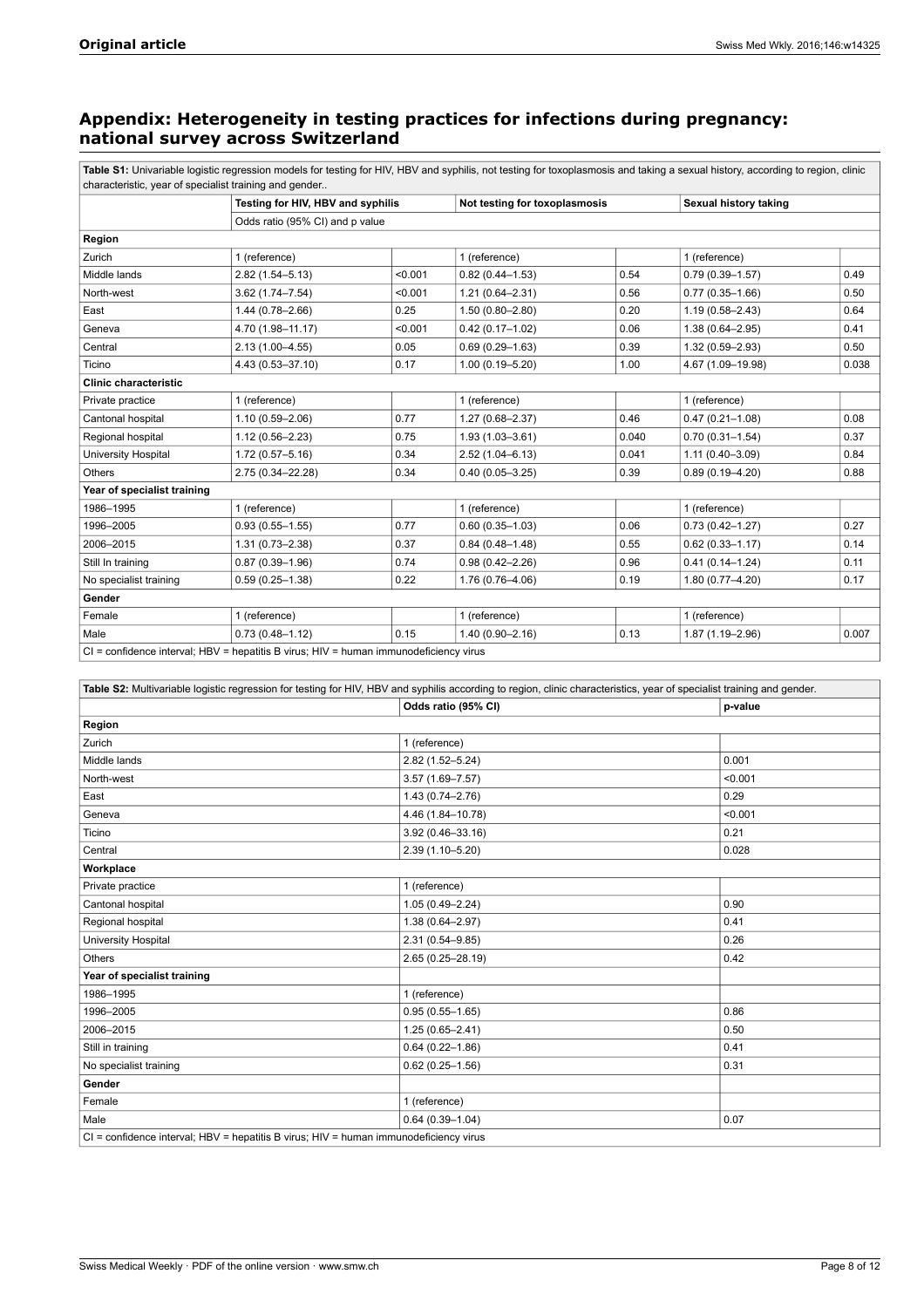| Table S3: Characteristics of the members of the Swiss Society of Gynaecology and Obstetrics. |                                                                                                        |       |
|----------------------------------------------------------------------------------------------|--------------------------------------------------------------------------------------------------------|-------|
| 1. Place of work                                                                             |                                                                                                        |       |
| Region                                                                                       | <b>Cantons</b>                                                                                         |       |
| Lake Geneva region                                                                           | Geneva, Vaud, Valais                                                                                   | 18.7% |
| Midland region                                                                               | Berne, Fribourg, Jura, Neuchâtel, Solothurn                                                            | 18%   |
| North-western Switzerland                                                                    | Aargau, Basel-Landschaft, Basel-Stadt                                                                  | 12.6% |
| Zurich                                                                                       | Zurich                                                                                                 | 24.8% |
| Eastern Switzerland                                                                          | Appenzell Ausserrhoden, Appenzell Innerrhoden, Glarus, Graubunden, St-Gallen,<br>Schaffhausen, Thurgau | 11.1% |
| <b>Central Switzerland</b>                                                                   | Luzern, Nidwalden, Obwalden, Schwyz, Uri, Zug                                                          | 8.4%  |
| Ticino                                                                                       | Ticino                                                                                                 | 3%    |
| Other                                                                                        | Foreign (German/Austrian/French)                                                                       | 3.4%  |
| 2. Percentage male and female                                                                |                                                                                                        |       |
| $-63%$ women                                                                                 |                                                                                                        |       |
| – 37% men                                                                                    |                                                                                                        |       |
| 3. Mean age                                                                                  |                                                                                                        |       |
| Mean age 47 years                                                                            |                                                                                                        |       |
| NB: For date of birth, information given by members is incomplete.                           |                                                                                                        |       |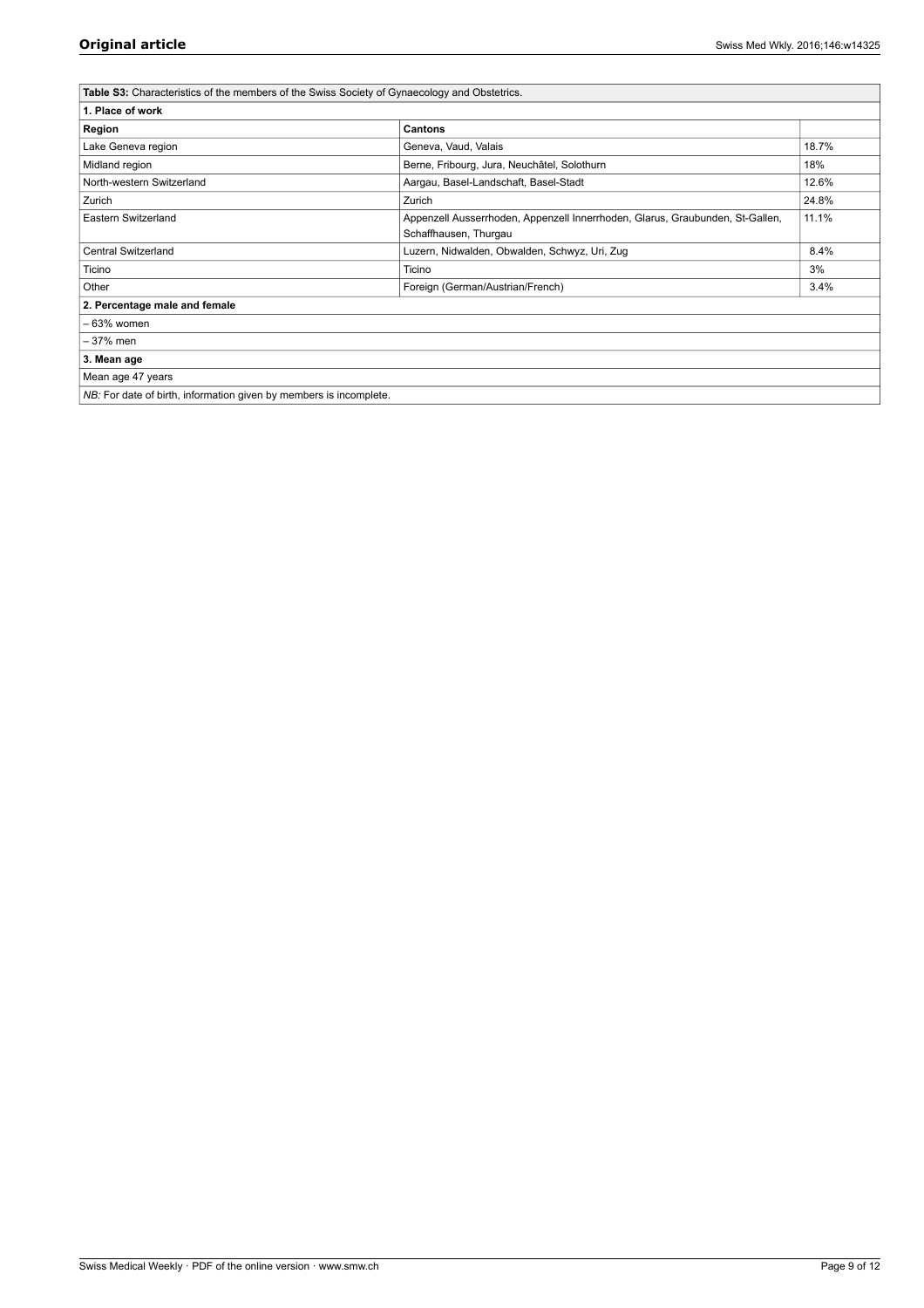# **Figures (large format)**



#### **Figure 1**

Testing practice for each infection, percentage of respondents reporting each practice.

None = no testing for this infection; symptoms = test only women with symptoms; risk = test only women with specific risk factors; demand = test women who request it; all = test all women for this infection

BV = bacterial vaginosis; CMV = cytomegalovirus; GBS = group B streptococcus; GO = gonorrhoea; HBV = hepatitis B virus; HCV = hepatitis C virus; HIV = human immunodeficiency virus; HSV, herpes simplex virus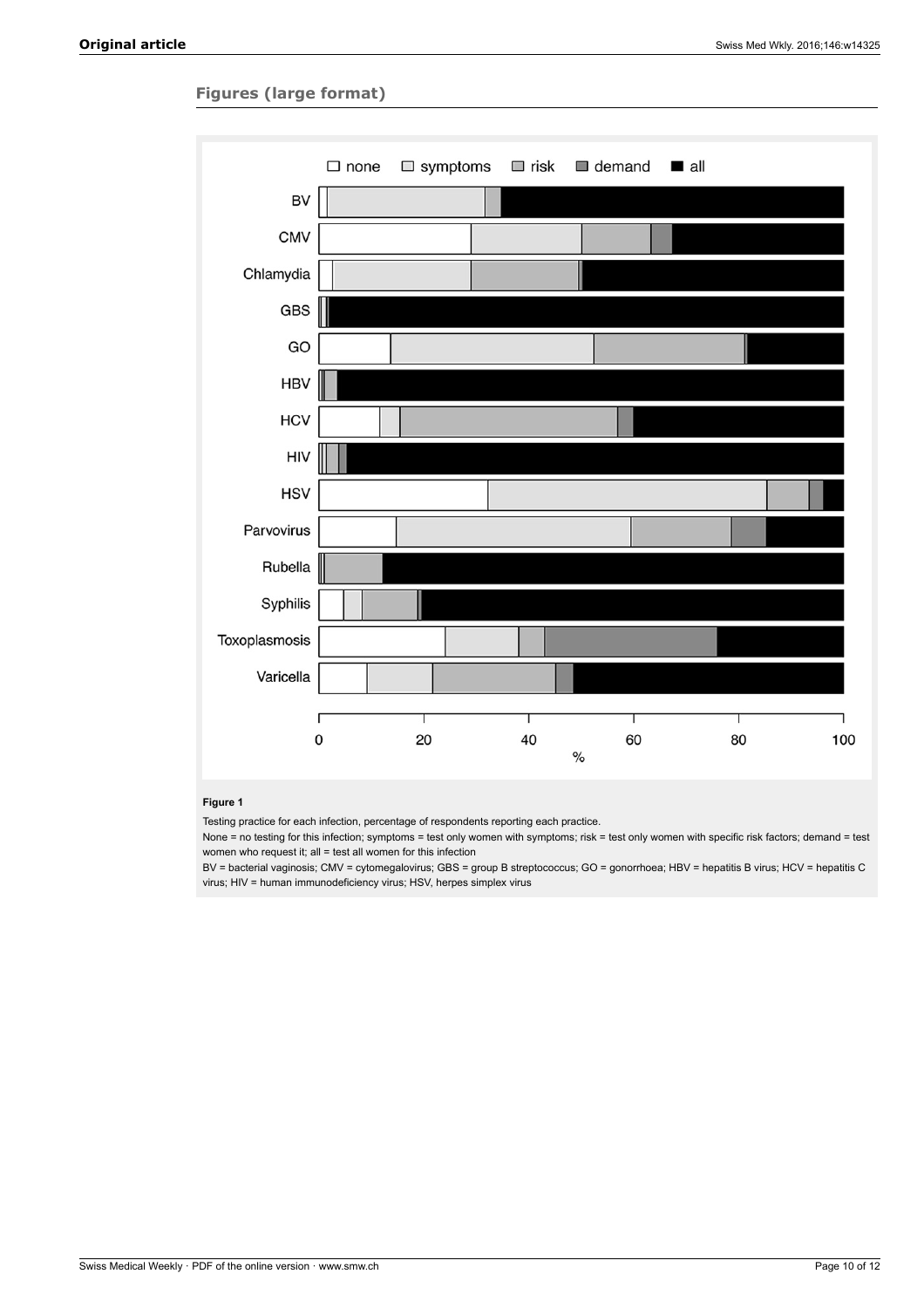

#### **Figure 2**

Percentage of participants reporting testing all pregnant women for the indicated disease, by region.

BV = bacterial vaginosis; CMV = cytomegalovirus; GBS = group B streptococcus; GO = gonorrhoea; HBV = hepatitis B virus; HCV = hepatitis C virus; HIV = human immunodeficiency virus; HSV = herpes simplex virus.